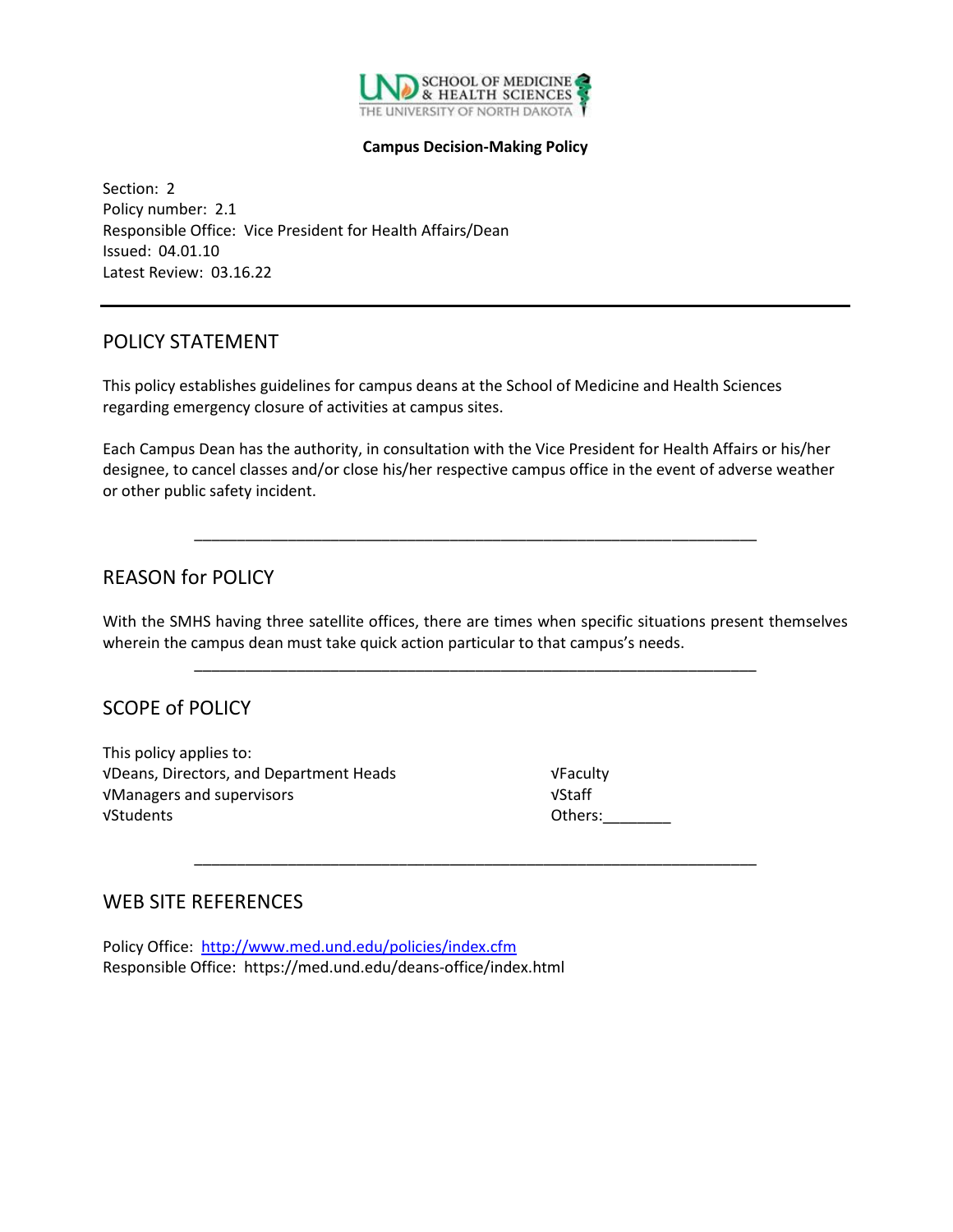#### **CONTENTS**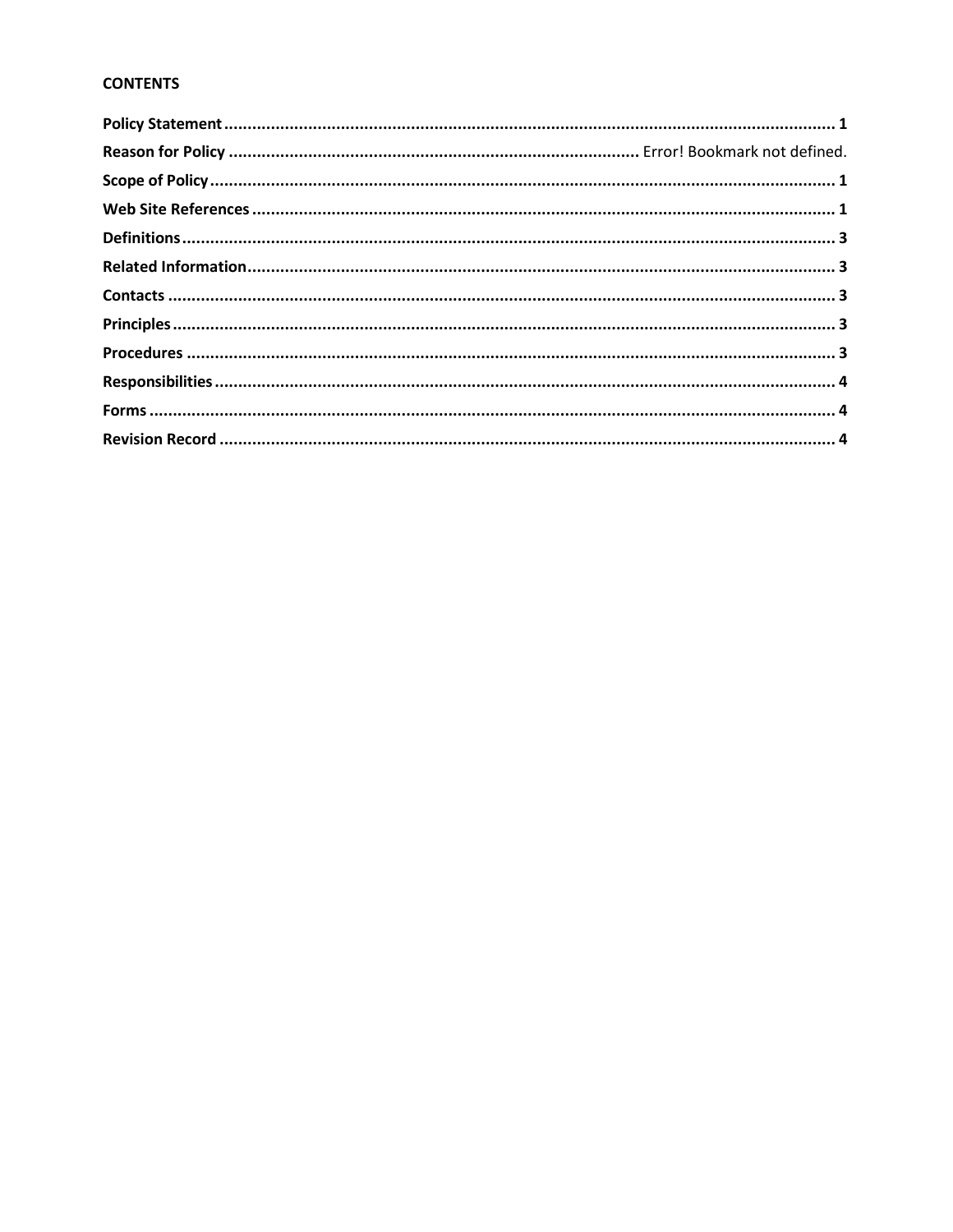## DEFINITIONS

| <b>Northeast Campus</b> | Campus located in Grand Forks, ND                                  |
|-------------------------|--------------------------------------------------------------------|
| <b>Northwest Campus</b> | Campus located in Minot, ND                                        |
| Southeast Campus        | Campus located in Fargo, ND                                        |
| Southwest Campus        | Campus located in Bismarck, ND                                     |
| <b>UND-Alert</b>        | Campus-wide emergency notification system used to provide          |
|                         | timely information and instructions directly to students, faculty, |
|                         | staff, and others during emergencies or urgent situations.         |

## RELATED INFORMATION

| <b>Emergency Management</b> | http://und.edu/public-safety/emergencies/            |
|-----------------------------|------------------------------------------------------|
| Severe Weather              | http://und.edu/public-safety/emergencies/weather.cfm |

## **CONTACTS**

General questions about this policy can be answered by your department's administrative office. Specific questions should be directed to the following:

| Subject               | Contact                        | Telephone/FAX     | Office/Dept          |
|-----------------------|--------------------------------|-------------------|----------------------|
|                       |                                |                   |                      |
| Policy clarification  | Dean's Office                  | 777.2514/777.3527 | judy.solberg@und.edu |
| Policy format         | Dean's Office                  | 777.2514/777.3527 | judy.solberg@und.edu |
| <b>Emergency Mgmt</b> | Ofc of Emergency Mgmt 777.3341 |                   | und.safety@und.edu   |

### PRINCIPI FS

OVERVIEW—This policy establishes guidelines for campus deans at the School of Medicine and Health Sciences regarding emergency closure of activities at campus sites.

Each Campus Dean has the authority, in consultation with the Vice President for Health Affairs or his/her designee, to cancel classes and/or close his/her respective campus office in the event of adverse weather or other public safety incidents.

#### **PROCEDURES**

For the SMHS' Southeast, Southwest, and Northwest campuses, the respective Campus Dean will make the decision, in consultation with the Vice President for Health Affairs or his/her designee, as to cancel classes and/or other academic activities as well as to close the campus office for that particular campus. For the Northeast Campus, the decision to close the campus or cancel classes/academic activities will follow the University of North Dakota's determination, as amplified as need be by the Vice President for Health Affairs/Dean of the SMHS.